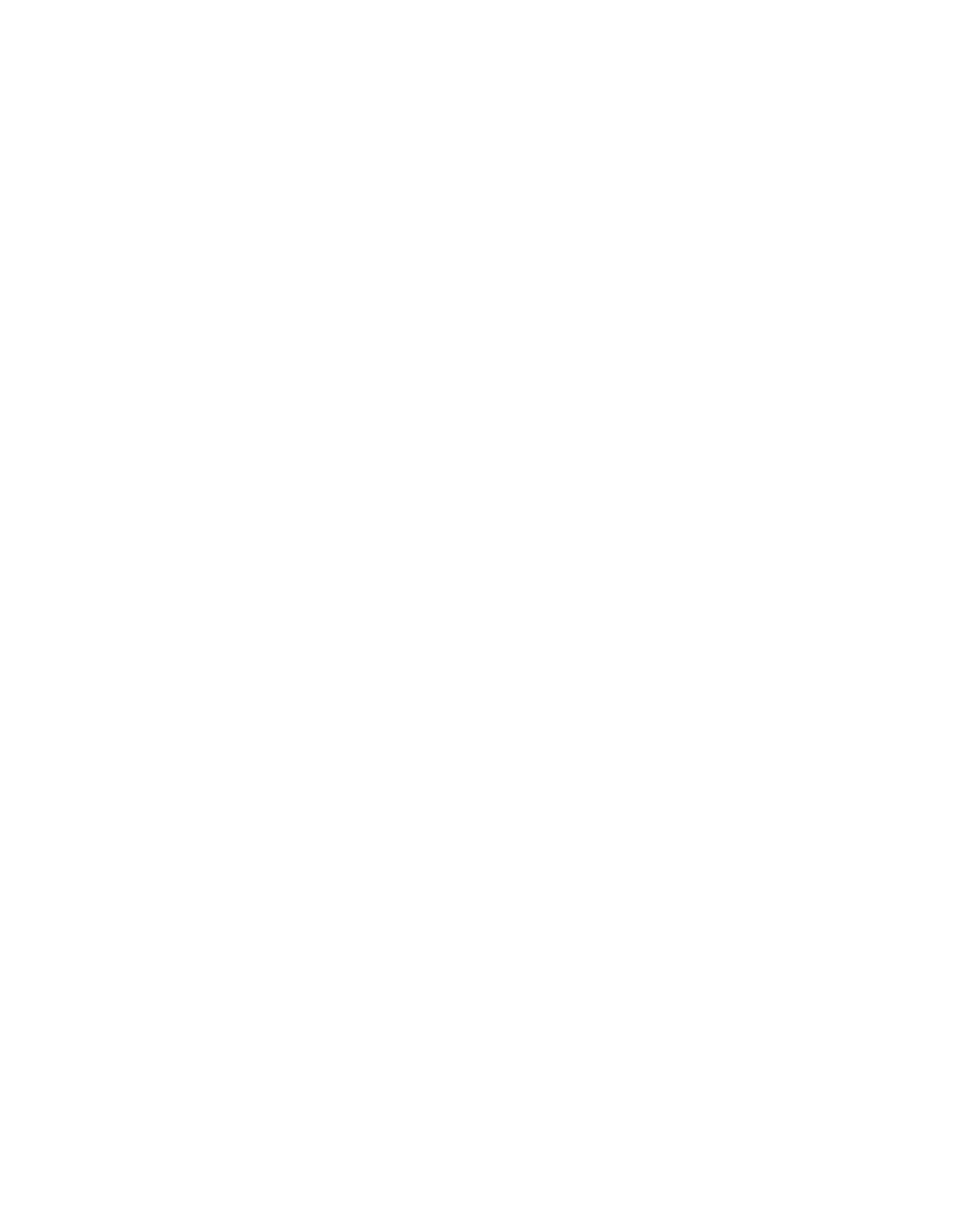# **COURSE DESCRIPTION**

This course is designed to guide students through the planning, preparation and/or completion of the MA Education culminating experience: research, project or exam. Involves intensive study of current issues and concepts in education..

### **Course Prerequisites**

Admission to the MA Program & EDUC 622 (concurrent enrollment upon instructor approval)

### **Course Objectives**

- 1. Identify Key Components of a Research Thesis, Curriculum Project or Exam.
- 2. Master APA Manual Format.
- 3. Write Thesis, Project or Exam.
- 4. Practice for Poster Presentation.

### **Required Texts**

American Psychological Association. (2009). *Publication Manual of the American Psychological Association (6th ed.)* Washington D.C.: American Psychological Association. ISBN 9781433805615 (paperback), 9781433805622 (spiral), or 9781433805592 (hardcover).

# **STUDENT LEARNING OUTCOMES**

### **Assessment of Professional Dispositions**

Assessing a candidate's dispositions within a professional preparation program is recognition that teaching and working with learners of all ages require not only specific content knowledge and pedagogical skills, but positive attitudes about multiple dimensions of the profession. The School of Education has identified six dispositions – social justice and equity, collaboration, critical thinking, professional ethics, reflective teaching and learning, and life-long learning—and developed an assessment rubric. For each dispositional element, there are three levels of performance *unacceptable*, *initial target*, and *advanced target*. The description and rubric for the three levels of performance offer measurable behaviors and examples.

The assessment is designed to provide candidates with ongoing feedback for their growth in professional dispositions and includes a self-assessment by the candidate. The dispositions and rubric are presented, explained and assessed in one or more designated courses in each program as well as in clinical practice. Based upon assessment feedback candidates will compose a reflection that becomes part of the candidate's Teaching Performance Expectation portfolio. Candidates are expected to meet the level of *initial target* during the program.

### **School of Education Attendance Policy**

Due to the dynamic and interactive nature of courses in the School of Education, all candidates are expected to attend all classes and participate actively. At a minimum, candidates must attend more than 80% of class time, or s/he may not receive a passing grade for the course at the discretion of the instructor. Individual instructors may adopt more stringent attendance requirements. Should the candidate have extenuating circumstances, s/he

should contact the instructor as soon as possible. *(Adopted by the COE Governance Community, December,*

*1997).*

This course: Students are required to attend at least 10 face-to-face sessions and 4 writing team meetings. Students may have one absence with no penalty. Any absence beyond will result in a loss of points. A minimum grade of C is required in EDUC 628 to qualify as part of the MA requirement. Absences and late arrivals/early departures will affect the final grade. If extenuating circumstances occur, the student should contact the instructor as soon as possible to make appropriate arrangements.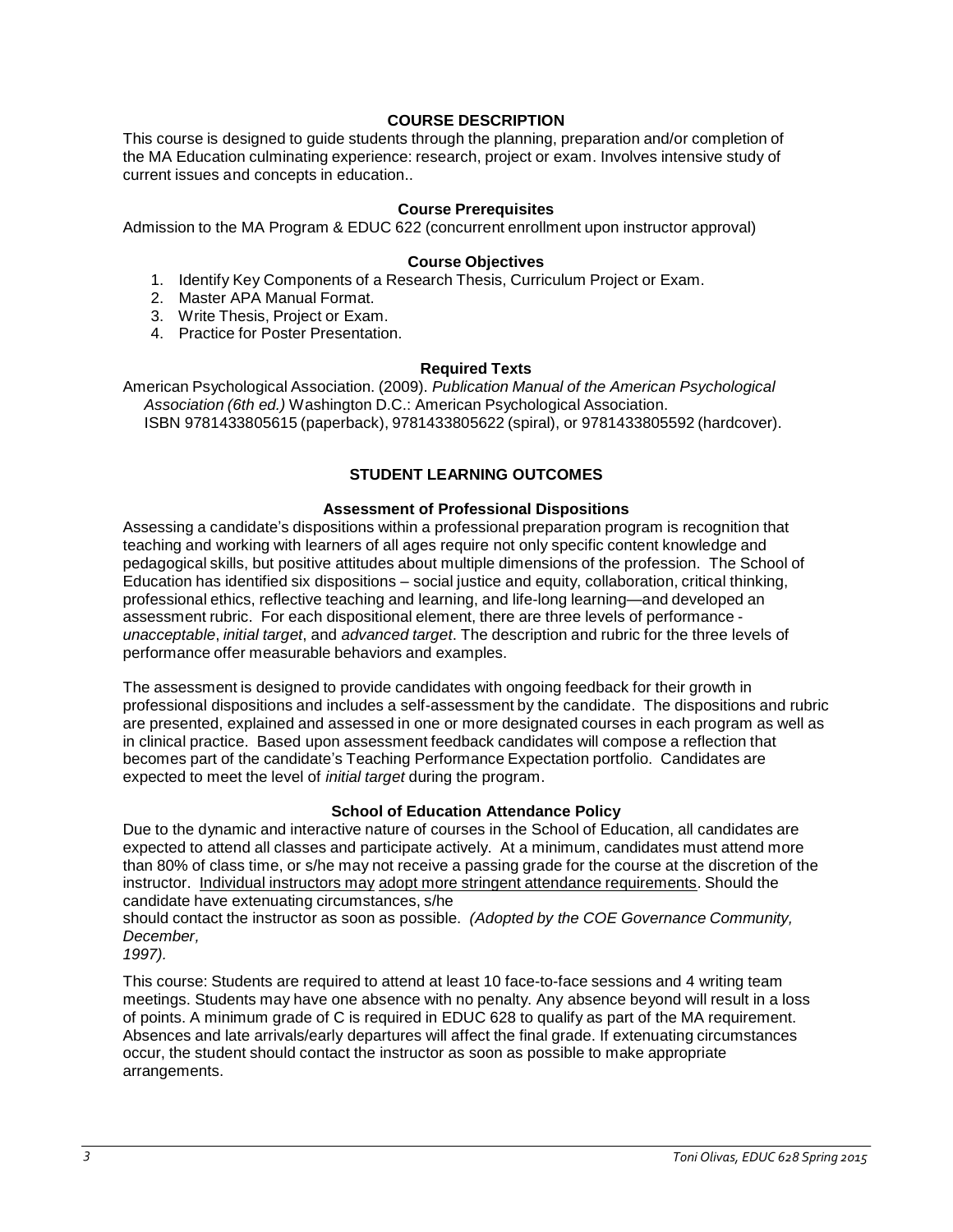### **Students with Disabilities Requiring Reasonable Accommodations**

Candidates with disabilities who require reasonable accommodations must be approved for services by providing appropriate and recent documentation to the Office of Disable Student Services (DSS). This office is located in Craven Hall 4300, and can be contacted by phone at (760) 750-4905, or TTY (760) 750-4909. Candidates authorized by DSS to receive reasonable accommodations should meet with their instructor during office hours or, in order to ensure confidentiality, in a more private setting.

### **Graduate Writing Requirements**

The California State University maintains a Graduation Writing Assessment Requirement (GWAR) for master's students, to be completed before Advancement to Candidacy can be approved. A student may satisfy the graduate writing requirement in one of two ways: an acceptable standardized test score or a paper that receives a passing score as described in the GWAR rubric. Toward the goal of providing opportunity for graduate students in the School of Education to satisfy the writing requirement, all papers in all graduate classes must adhere to the rules of style (for writing and format style) detailed in the Publication Manual of the American Psychological Association, 6th Ed. (2009). This is a required textbook for all CSUSM SOE graduate courses.

# **CSUSM Academic Honesty Policy**

"Students will be expected to adhere to standards of academic honesty and integrity, as outlined in the Student Academic Honesty Policy. All written work and oral presentation assignments must be original work. All ideas/materials that are borrowed from other sources must have appropriate references to the original sources. Any quoted material should give credit to the source and be punctuated with quotation marks.

Students are responsible for honest completion of their work including examinations. There will be no tolerance for infractions. If you believe there has been an infraction by someone in the class, please bring it to the instructor's attention. The instructor reserves the right to discipline any student for academic dishonesty in accordance with the general rules and regulations of the university. Disciplinary action may include the lowering of grades and/or the assignment of a failing grade for an exam, assignment, or the class as a whole."

Incidents of Academic Dishonesty will be reported to the Dean of Students. Sanctions at the University level may include suspension or expulsion from the University.

# **Plagiarism:**

As an educator, it is expected that each candidate will do his/her own work, and contribute equally to group projects and processes. Plagiarism or cheating is unacceptable under any circumstances. If you are in doubt about whether your work is paraphrased or plagiarized see the Plagiarism Prevention for Students website [http://library.csusm.edu/plagiarism/index.html.](http://library.csusm.edu/plagiarism/index.html) If there are questions about academic honesty, please consult the University catalog.

### **Use of Technology**

Candidates are expected to demonstrate competency in the use of various forms of technology (i.e. word processing, electronic mail, Moodle, use of the Internet, and/or multimedia presentations). Specific requirements for course assignments with regard to technology are at the discretion of the instructor. Keep a digital copy of all assignments for use in your teaching portfolio. All assignments will be submitted online, and some will be submitted in hard copy as well. Details will be given in class.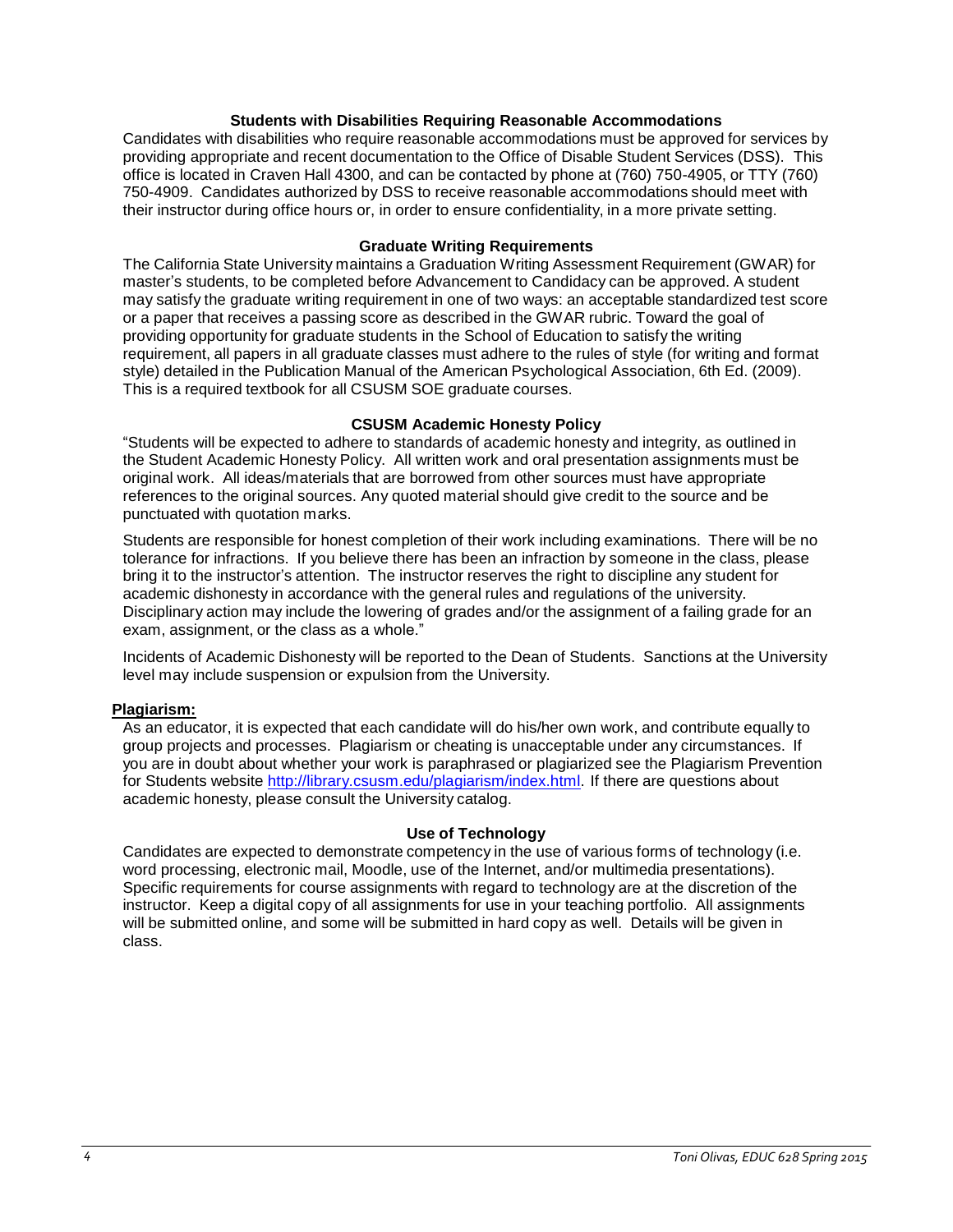### **Electronic Communication Protocol**

Electronic correspondence is a part of your professional interactions. If you need to contact the instructor, e-mail is often the easiest way to do so. It is my intention to respond to all received e-mails in a timely manner. Please be reminded that e-mail and on-line discussions are a very specific form of communication, with their own nuances and etiquette. For instance, electronic messages sent in all upper case (or lower case) letters, major typos, or slang, often communicate more than the sender originally intended. With that said, please be mindful of all e-mail and on-line discussion messages you send to your colleagues, to faculty members in the School of Education, or to persons within the greater educational community. All electronic messages should be crafted with professionalism and care.

Things to consider:

- Would I say in person what this electronic message specifically says?
- How could this message be misconstrued?
- Does this message represent my highest self?
- Am I sending this electronic message to avoid a face-to-face conversation?

In addition, if there is ever a concern with an electronic message sent to you, please talk with the author in person in order to correct any confusion.

### **COURSE REQUIREMENTS**

MA in Education is a professional preparation program. It is expected that graduate students will come to class prepared to discuss the readings, submit required assignments, and participate in class activities. Graduate students are expected to adhere to academic honesty and integrity, standards of dependability, confidentiality and writing achievement. Because it is important for educators to be able to effectively communicate their ideas to students, parents, colleagues, and administrators, writing that is original, clear and error-free is a priority for the School of Education. It is expected that work will be turned in on time. Please discuss individual issues with the instructor.

### **Grading Standards**

### **Course Assignment Descriptions**

### **Attendance 25% = 25 Points**

Students are required to attend at least 10 face-to-face sessions and 4 writing team meetings. Each writing team can determine location and place for their meetings. Students may have one unexcused absence with no penalty.

### **Writing 50% = 50 Points**

Students will be required to write 3 or more chapters of the thesis or project. Students will turn in their writing 5 times throughout the semester. Each of these five drafts will be reviewed by a peer. Two of these drafts will be reviewed and graded by the instructor. The chapters will be evaluated using the chapter rubrics for the School of Education. The peer and the instructor will evaluate the writing quality. Chapter Rubrics are provided on EDUC 698 cougar course and the School of Education Website.

### **Writing Feedback 25% = 25 Points**

Each student will provide feedback to a peer's writing 5 times throughout the semester. Each student will use the Chapter Rubrics and the Praise, Question and Polish Format to provide the feedback. The peer and the instructor will evaluate the feedback quality.

# **Grading Scale**

 $A = 93-100$   $A = 90-92$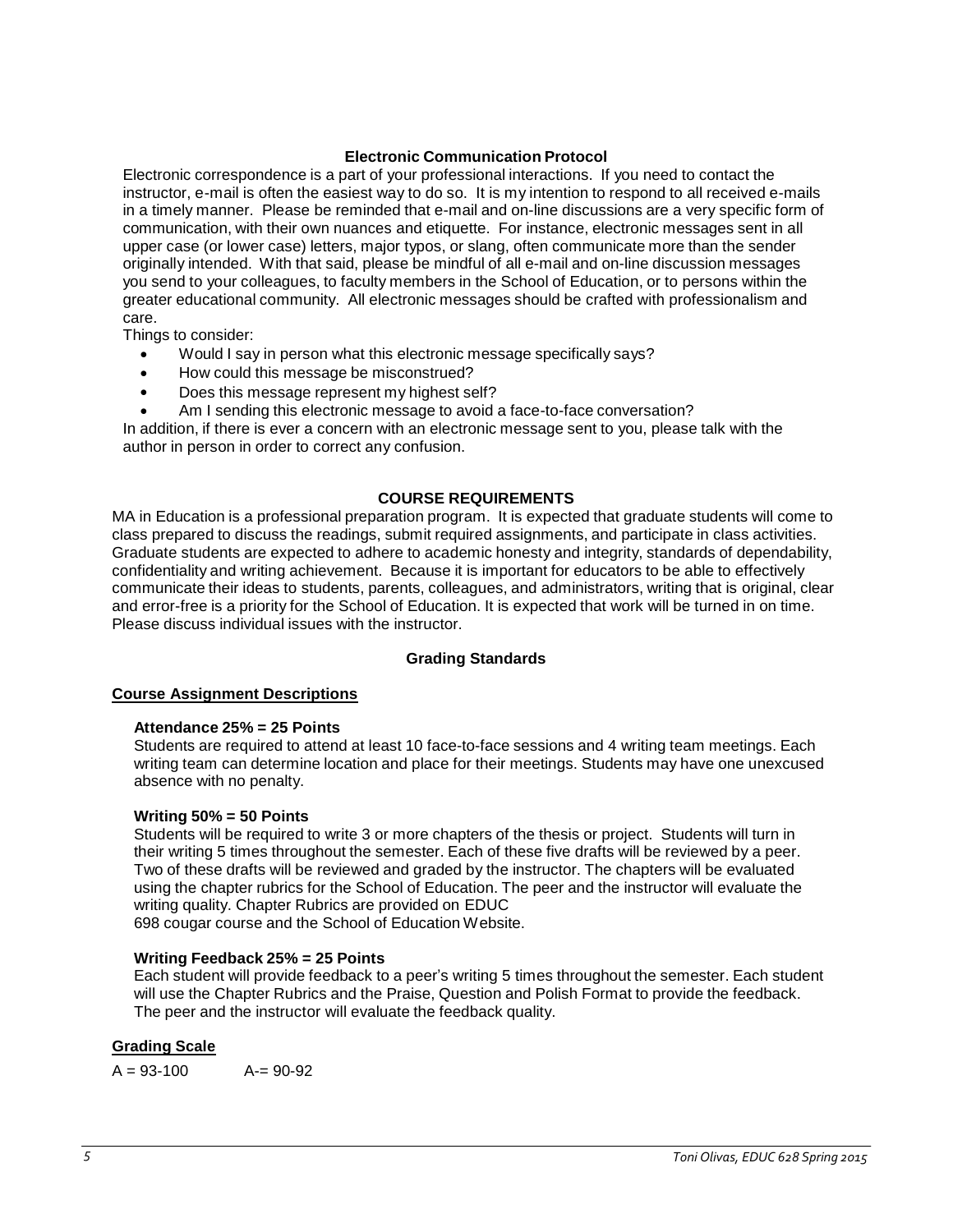| $B+=87-89$ | $B = 83 - 86$ | $B - 80 - 82$ |
|------------|---------------|---------------|
|            |               |               |

| C+= 77-79 | $C = 73-76$ | $C = 70-72$ | $D = 60 - 69$ | F=59 or lower. |
|-----------|-------------|-------------|---------------|----------------|
|           |             |             |               |                |

# **SCHEDULE/COURSE OUTLINE**

| <b>Session</b><br><b>Topic &amp; Objectives</b>                                             |  |  |  |
|---------------------------------------------------------------------------------------------|--|--|--|
| Week 1<br><b>Introduction, Goals &amp; Models</b>                                           |  |  |  |
| 1/21<br>Articulate Semester Goals & Deadlines<br>$1_{-}$                                    |  |  |  |
| Choose Writing Teams and introduce peer writing feedback process<br>2.                      |  |  |  |
| 3. Identify 3 Model Thesis/Projects from CSUSM ScholarWorks                                 |  |  |  |
| 4. Meet with your chair and review your goals for the semester                              |  |  |  |
| <b>Literature Review (Chapter 2)</b><br>Week 2                                              |  |  |  |
| 1/28<br>Identify needs in own literature review<br>1 <sub>1</sub>                           |  |  |  |
| Practice skills to locate and analyze articles for literature review<br>2.                  |  |  |  |
| 3. Practice skills for synthesizing articles for literature review                          |  |  |  |
| Share with writing team<br>4.                                                               |  |  |  |
| Week 3<br><b>APA Format</b>                                                                 |  |  |  |
| 2/4<br>Mark the APA Manual for easy reference;<br>1.                                        |  |  |  |
| Learn how to cite in-text and the reference list;                                           |  |  |  |
| 3. Intro to tables & figures;                                                               |  |  |  |
| 4. Provide APA feedback to writing team                                                     |  |  |  |
| Week 4<br><b>Writing Teams Meet "Face-to-Face"</b>                                          |  |  |  |
| 2/11                                                                                        |  |  |  |
| Meet with your team either in person or virtually at the predetermined<br>1.                |  |  |  |
| location you agreed<br>(No in person                                                        |  |  |  |
| class-Meet with<br>Exchange revised writing from last week.<br>2.                           |  |  |  |
| 3. Read each other's work and provide constructive feedback:<br>your writing                |  |  |  |
| Praise: Identify what the author did well.<br>a.                                            |  |  |  |
| Question: Articulate where you had questions and what needed<br>b.                          |  |  |  |
| clarification.                                                                              |  |  |  |
| Polish: Identify with specificity what could be changed to make<br>c.                       |  |  |  |
| Review what was helpful about the peer feedback and what you would<br>partners)<br>4.       |  |  |  |
| like to focus on for                                                                        |  |  |  |
| the next peer review.                                                                       |  |  |  |
| Post a copy of the writing and the written feedback so each partner<br>5.                   |  |  |  |
| Week <sub>5</sub><br><b>Methodology (Chapter 3)</b>                                         |  |  |  |
| 2/18<br>1. Identify the components of chapter. 3;                                           |  |  |  |
| Determine which chapter 3 sections need revision;<br>2.                                     |  |  |  |
| Revisit your timeline goals<br>3.                                                           |  |  |  |
| Week 6<br><b>Writing Transitions</b><br>2/25                                                |  |  |  |
| Identify the key components to a transition;<br>1.<br>2. Review the transitions in writing; |  |  |  |
| 3.<br>Identify how to revise transitions                                                    |  |  |  |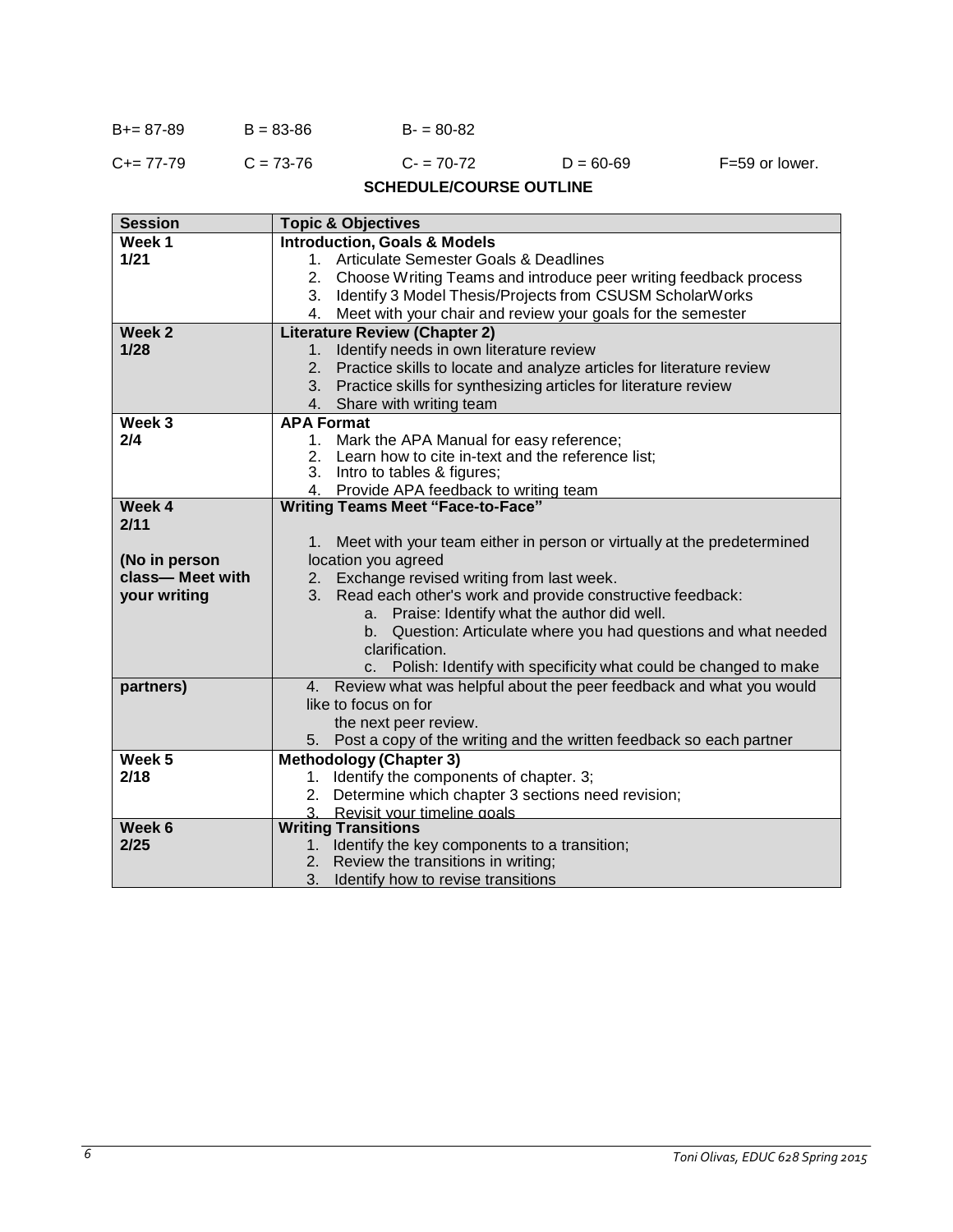| <b>Session</b>       | <b>Topic &amp; Objectives</b>                                                |  |
|----------------------|------------------------------------------------------------------------------|--|
| Week 7               | <b>Writing Teams Meet "Face-to-Face"</b>                                     |  |
| 3/4 (No in person    |                                                                              |  |
| class-Meet with      | Meet with your team either in person or virtually at the predetermined<br>1. |  |
| your writing         | location you agreed                                                          |  |
| partners)            | 2. Exchange revised writing from last week.                                  |  |
|                      | Read each other's work and provide constructive feedback:<br>3.              |  |
|                      | a. Praise: Identify what the author did well.                                |  |
|                      | b. Question: Articulate where you had questions and what needed              |  |
|                      | clarification.                                                               |  |
|                      | c. Polish: Identify with specificity what could be changed to make           |  |
|                      | the writing better, i.e. revise a sentence if it is unclear, correct         |  |
|                      | spelling mistakes, add correct APA                                           |  |
|                      | citation                                                                     |  |
|                      | Review what was helpful about the peer feedback and what you<br>4.           |  |
| Week 8               | <b>Presentation of Data (Chapter 4)</b>                                      |  |
| 3/11                 | Identify the key components for project chapter 4;<br>1 <sub>1</sub>         |  |
|                      | 2. Identify the key components for thesis chapter 4;                         |  |
|                      | 3. Determine what sections need to be revised and how                        |  |
|                      |                                                                              |  |
| Week 9               | <b>Conclusion (Chapter 5)</b>                                                |  |
| 3/18                 | 1. Identify key components of thesis chapter 5;                              |  |
|                      | 2. Identify key components of project chapter 5;                             |  |
|                      | 3. Determine what components to revise for chapter 5                         |  |
|                      |                                                                              |  |
| Week 10              | <b>Writing Teams Meet "Face-to-Face"</b>                                     |  |
| 3/25 (Meet with your |                                                                              |  |
| writing partners)    | 1. Meet with your team either in person or virtually at the predetermined    |  |
|                      | location you agreed                                                          |  |
|                      | 2. Exchange revised writing from last week.                                  |  |
|                      | 3. Read each other's work and provide constructive feedback:                 |  |
|                      | Praise: Identify what the author did well.<br>a.                             |  |
|                      | Question: Articulate where you had questions and what needed<br>b.           |  |
|                      | clarification.                                                               |  |
|                      | c. Polish: Identify with specificity what could be changed to                |  |
|                      | make the writing better, i.e. revise a sentence if it is unclear,            |  |
|                      | correct spelling mistakes, add correct APA citation                          |  |
|                      | 4. Review what was helpful about the peer feedback and what you              |  |
|                      | would like to focus on for the next peer review.                             |  |
| Week 11              | No Class!!! Enjoy your spring break (but try to get some writing done)       |  |
| 4/1                  |                                                                              |  |
| Week 12              | <b>Topic to Be Determined</b>                                                |  |
| 4/8                  | Students will identify what they need assistance with at this time.          |  |
| Week 13              | <b>Writing Teams Meet "Face-to-Face"</b>                                     |  |
| 4/15 (No in-         |                                                                              |  |
| person class --      | Meet with your team either in person or virtually at the predetermined<br>1. |  |
|                      | location you agreed                                                          |  |
|                      | Exchange revised writing from last week.<br>2.                               |  |